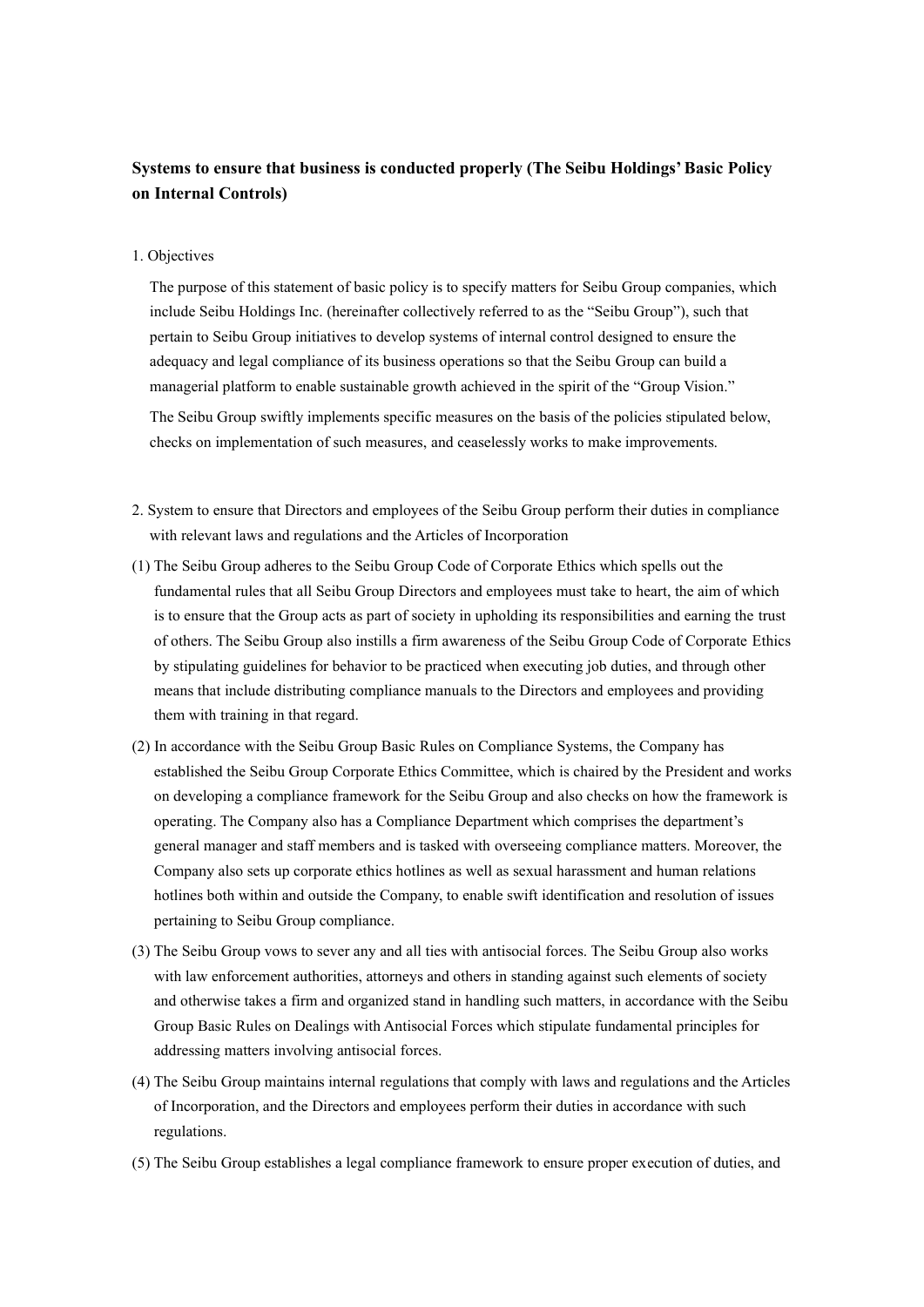works to improve units handling legal affairs so that the Group is ready to take firm action when laws and regulations are revised.

- (6) The Seibu Group properly maintains, operates and evaluates internal control systems for financial reporting, and ensures that respective financial reports are reliable, in accordance with the Seibu Group Basic Rules on Internal Controls for Financial Reporting.
- (7) The Company has established the Internal Audit and Internal Control Department, which functions independently of operating units. The department is tasked with performing internal audits, and duly monitors Seibu Group operations to ensure that they are adequate and in compliance with relevant laws and regulations and internal rules.
- 3. System for retaining and managing information pertaining to the performance of duties by Directors
- (1) The Company clearly stipulates which units are to maintain responsibility for managing information and mechanisms in that regard, and also properly safeguards, manages and uses its overall information assets, in accordance with the Seibu Group Rules on Information Management.
- (2) All documents pertaining to the performance of Company duties, such as minutes of Board of Directors and Management Council meetings (including details recorded on electronic media), are tracked, stored, retained and discarded in accordance with procedures set forth in the Rules on Documentation. The Company's Directors and Audit & Supervisory Board Members may inspect all documents and other such information that has been stored and retained.
- (3) The Company ensures proper safeguarding, management and use of information assets contained in information systems, in accordance with the Seibu Group Rules on Information Security.
- 4. Rules and other systems to manage financial risk of the Seibu Group
- (1) The Company establishes units in charge of controlling risk, while also assessing risk, preemptively addressing risk-related matters, and forging a framework that enables measures to be taken swiftly should any specific risk materialize, in accordance with the Seibu Group Risk Management Policy and the Seibu Group Rules on Risk Management, which stipulates fundamental approaches and control frameworks for managing risk in the Seibu Group.
- (2) The Company's Internal Audit and Internal Control Department monitors the efficacy and efficiency of its risk control framework. Any details regarding risk that emerges through such monitoring is shared with units in charge of risk management.
- 5. System to ensure that Directors of the Seibu Group perform their duties efficiently
- (1) The Company holds meetings of the Board of Directors at least once per month, as a general rule, for the purpose of deliberating on matters of managerial importance. The Company has also established the Management Council, which comprises managing officers and others and adequately deliberates on matters of importance with respect to business execution.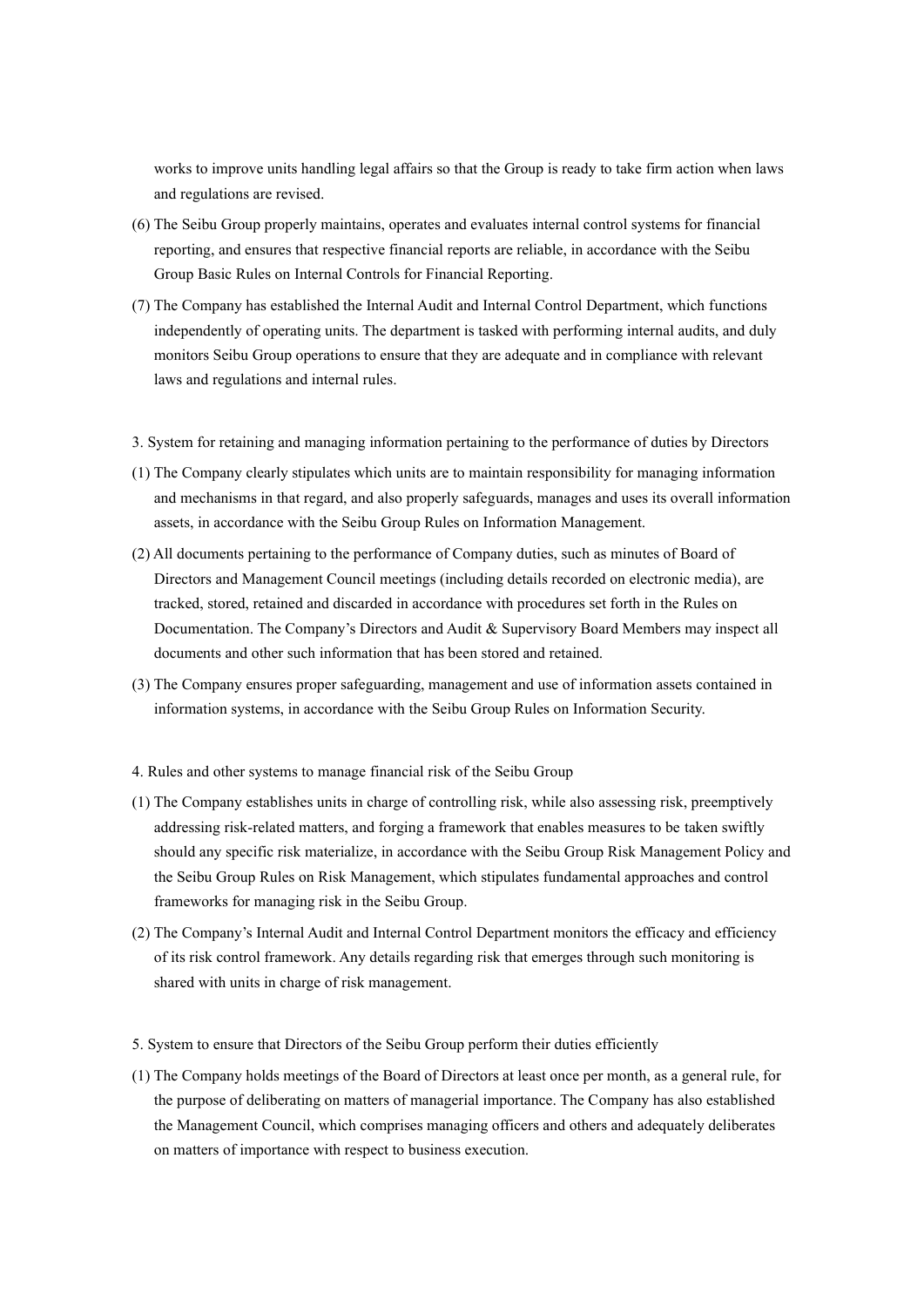- (2) The "Group Vision" of the Seibu Group is shared among its Directors and employees, while Seibu Group Directors and executives also work to achieve objectives targeted in accordance with business plans established with the aim of realizing the "Group Vision" in mind. The Company's Board of Directors requests that performance reports be provided to executive divisions on a regular basis, and checks on progress toward achieving planned objectives.
- (3) Individual companies of the Seibu Group establish respective organizational structures, divisions of job duties, and rules on administrative authority to ensure that operations are performed efficiently and in a systematic manner.
- (4) The Company's Internal Audit and Internal Control Department monitors operations to ensure that they are performed efficiently.
- 6. System to ensure proper business operations in the Group, comprising the stock company and its parent company and subsidiaries
- (1) The Seibu Group shares the "Group Vision" across the entire group, and engages in business activities drawing on the whole group toward making the "Group Vision" a reality. Moreover, each company of the Seibu Group adheres to the Seibu Group Code of Corporate Ethics and acts as a part of society in upholding their responsibilities.
- (2) The Seibu Group ensures that decision making and business operations of respective Seibu Group companies are performed properly and efficiently in accordance with the Seibu Group Rules on Subsidiary and Associate Management. Furthermore, matters of importance with respect to business operations of subsidiaries are referred or reported to the Company in accordance with the categories for operation procedures prescribed in the Seibu Group Rules on Subsidiary and Associate Management.
- (3) The Company's Compliance Department and Internal Audit and Internal Control Department readily act in conjunction with relevant units of respective Seibu Group companies in cooperating, providing guidance and lending support with respect to compliance efforts and internal audits, aggregating risk data, and forging mechanisms that enable shared contingency response measures.
- (4) The Seibu Group ensures that business operations are efficient through active use of information technologies, while also seeing to it that information systems are managed and operated properly, in accordance with the Seibu Group Basic Policy on Information Technology, the Seibu Group Rules on Management and Operation of Information Systems, and the Seibu Group Rules on Information Security Systems.
- 7. Matters relating to employees who assist Audit & Supervisory Board Members upon request of such Audit & Supervisory Board Members for assistance
- (1) The Seibu Group establishes Audit & Supervisory Board Member's Offices each with their own respective general managers and staff members and act as units that assist the Audit & Supervisory Board Members in their duties. Audit & Supervisory Board Member's Offices staffing is determined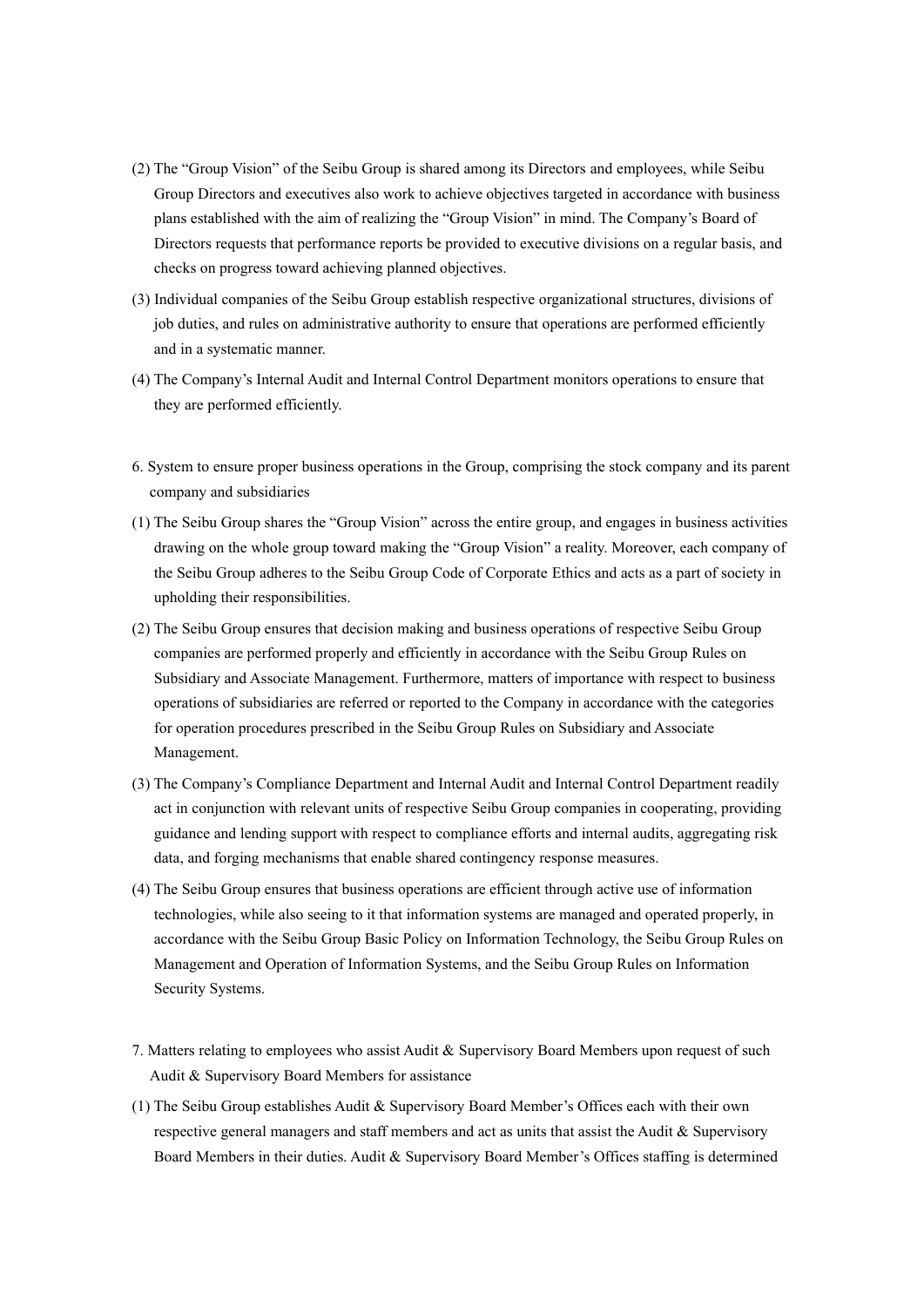upon giving due consideration to the views of the Audit & Supervisory Board Members.

- 8. Matters relating to independence from Directors of employees who assist Audit & Supervisory Board Members and ensuring effectiveness of instructions given to the relevant employees
- (1) Staff members of Audit & Supervisory Board Member's Offices perform their duties under the Audit & Supervisory Board Members' chain of command.
- (2) Matters such as employee reassignment and personnel evaluations involving staff of Audit & Supervisory Board Member's Offices are determined upon gaining approval of the Audit & Supervisory Board Members.
- 9. System for Directors, employees, and directors, audit & supervisory board members, employees, etc. of subsidiaries to report to Audit & Supervisory Board Members
- (1) Directors and employees of the Company, and directors, audit & supervisory board members and employees of subsidiaries or persons who received reports from the foregoing persons provide necessary reports and information to the Audit & Supervisory Board Members.
- (2) Reports and information provided to the Audit & Supervisory Board Members, as stipulated in the previous item, mainly include details regarding:
- Upgrades and maintenance of internal control systems;
- Internal audits, compliance and risk controls;
- Material matters involving litigation and disputes;
- The state of initiatives involving internal audit units of individual Seibu Group companies;
- Disclosure of corporate information;
- Circulation of important documents pertaining to the performance of business operations such as minutes of Management Committee meetings and approval documents (ringi); and
- Other matters involving requests of the Audit & Supervisory Board Members for reports or information.
- (3) Directors and employees of the Company, and directors, audit & supervisory board members and employees of subsidiaries or persons who received reports from the foregoing persons will not be treated unfavorably on account of their reporting to the Audit & Supervisory Board Members.
- 10. Other systems to ensure that Audit & Supervisory Board Members perform audits effectively
- (1) The Audit & Supervisory Board Members may attend, and state their views at important meetings such as those of the Management Council.
- (2) In order to perform efficient and effective audits, the Audit & Supervisory Board Members may seek cooperation from individuals and entities including the Compliance Department, Internal Audit and Internal Control Department, and representative directors and audit & supervisory board members of